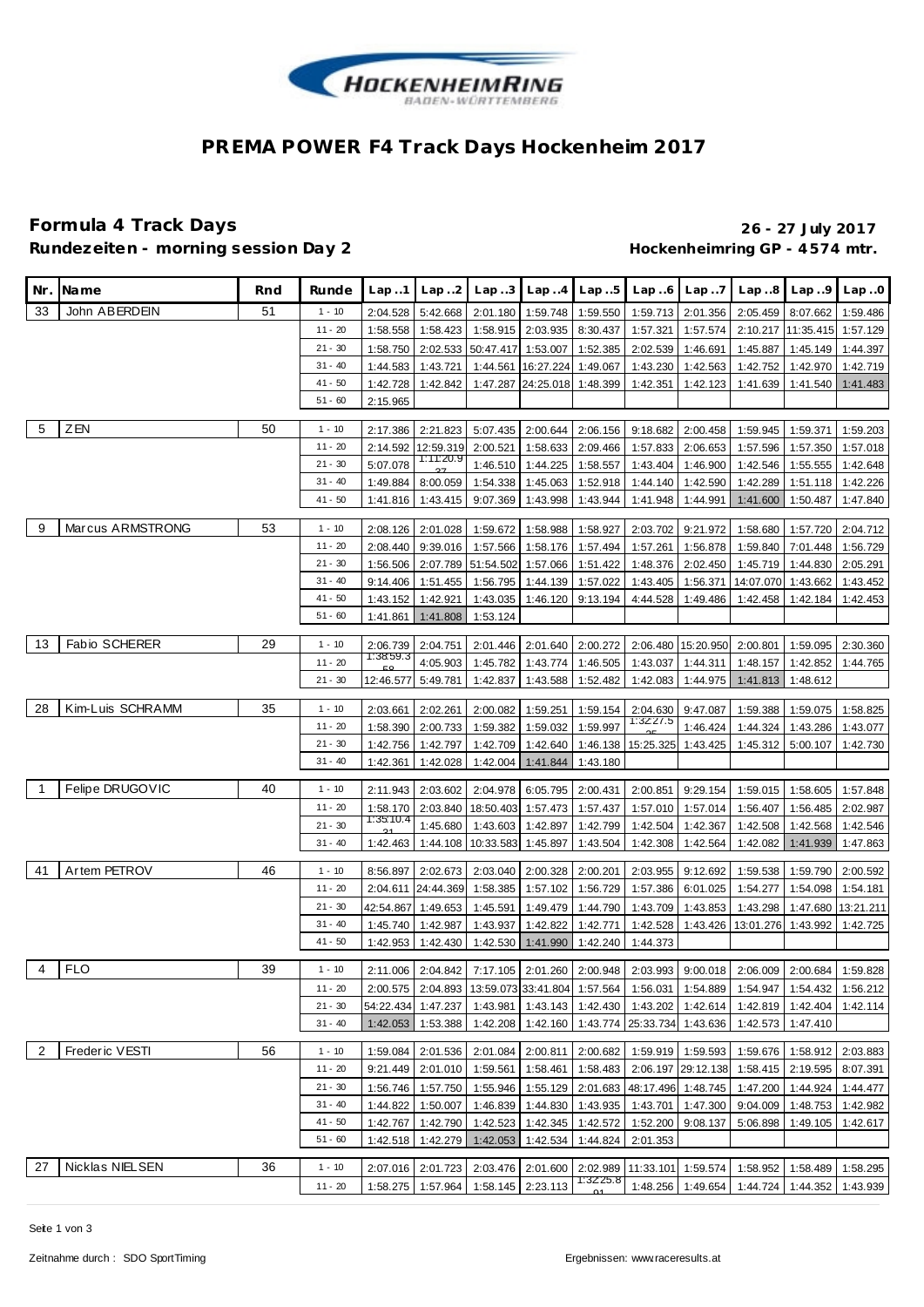

## **PREMA POWER F4 Track Days Hockenheim 2017**

### **Formula 4 Track Days 26 - 27 July 2017** Rundezeiten - morning session Day 2 **Bandezeiten - morning session Day 2 Hockenheimring GP** - 4574 mtr.

|    | Nr. Name           | Rnd | Runde     | Lap1      | Lap.2              | Lap.3     |                   | Lap.4 Lap.5        | Lap.6                       | Lap.7              | Lap.8                               | Lap.9     | Lap.0                 |
|----|--------------------|-----|-----------|-----------|--------------------|-----------|-------------------|--------------------|-----------------------------|--------------------|-------------------------------------|-----------|-----------------------|
|    |                    |     | $21 - 30$ | 1:43.537  | 1:43.493           | 1:43.276  |                   | 1:46.573 11:11.731 | 1:44.955                    | 1:43.230           | 1:46.351                            | 5:51.159  | 1:42.793              |
|    |                    |     | $31 - 40$ | 1:42.534  | 1:42.544           | 1:42.358  | 1:42.062          | 1:42.170           | 1:53.188                    |                    |                                     |           |                       |
|    |                    |     |           |           |                    |           |                   |                    |                             |                    |                                     |           |                       |
| 11 | Mick WISHOFER      | 54  | $1 - 10$  | 2:07.609  | 2:52.125           | 2:07.150  | 2:03.985          | 2:07.446           | 7:49.609                    |                    | 2:15.823 14:47.666 2:02.532         |           | 2:03.384              |
|    |                    |     | $11 - 20$ | 2:00.738  | 2:10.955           | 2:01.168  | 1:59.984          | 2:01.158           | 2:00.245                    | 1:59.606           | 2:04.249                            | 1:58.802  | 2:00.122              |
|    |                    |     | $21 - 30$ | 2:04.009  | 15:51.623          | 1:56.614  | 1:56.103          | 1:55.428           | 1:55.160                    | 1:58.831           | 1:54.934                            | 1:55.022  | 1:57.321              |
|    |                    |     | $31 - 40$ | 31:24.541 | 1:49.911           | 1:47.201  | 1:46.447          | 1:45.449           | 1:44.881                    | 1:43.692           | 1:47.932                            | 1:44.412  | 2:04.478              |
|    |                    |     | 41 - 50   |           | 15:56.770 1:44.139 | 1:43.183  | 1:43.359          | 1:45.827           |                             | 1:45.188 20:54.125 | 1:46.915                            | 1:42.748  | 1:43.636              |
|    |                    |     | $51 - 60$ | 1:42.076  | 1:42.756           | 1:42.721  | 2:13.367          |                    |                             |                    |                                     |           |                       |
| 44 | Juri V IPS         | 55  | $1 - 10$  | 2:04.107  | 2:01.911           | 1:59.138  | 1:58.481          | 1:58.449           |                             |                    | 1:59.763 2:01.336 10:37.021         | 1:58.413  | 1:58.094              |
|    |                    |     | 11 - 20   | 1:57.757  | 2:00.655           | 12:21.633 | 1:57.631          | 2:09.997           | 1:56.871                    | 2:04.000           | 1:56.570                            | 1:56.898  | 2:01.671              |
|    |                    |     | $21 - 30$ | 1:56.652  | 1:58.429           | 53:55.177 | 1:52.850          | 1:48.783           | 1:46.787                    | 1:45.972           | 1:57.073                            | 1:44.600  | 1:47.202              |
|    |                    |     | $31 - 40$ | 10:38.724 | 1:46.292           | 1:45.368  | 1:43.590          | 1:58.801           | 1:43.616                    | 1:42.898           | 1:58.316                            | 15:06.540 | 1:51.370              |
|    |                    |     | $41 - 50$ | 1:43.212  | 1:42.599           | 1:42.616  | 1:44.313          | 6:23.883           | 2:00.517                    | 5:04.799           | 1:45.281                            | 1:42.498  | 1:42.145              |
|    |                    |     | $51 - 60$ | 1:43.422  | 1:42.081           | 1:42.476  | 1:47.050          | 1:55.186           |                             |                    |                                     |           |                       |
|    |                    |     |           |           |                    |           |                   |                    |                             |                    |                                     |           |                       |
| -3 | Louis GACHOT       | 46  | $1 - 10$  | 2:02.919  | 2:02.737           | 2:01.578  | 2:00.450          | 2:00.400           | 2:00.011                    | 2:00.027           | 1:59.568                            | 2:05.278  | 2:03.009              |
|    |                    |     | 11 - 20   | 9:15.803  | 2:02.011           | 1:59.225  | 1:58.883          | 1:58.509           | 2:06.028                    | 30:22.156          | 2:04.215                            | 9:16.741  | 1:56.620              |
|    |                    |     | $21 - 30$ | 1:57.513  | 1:56.800           | 1:56.184  | 1:55.794          | 1:55.466           | 1:59.694                    | 1:05:33.3          | 1:45.324                            | 1:44.144  | 1:55.632              |
|    |                    |     | $31 - 40$ | 1:44.783  | 1:42.921           | 1:42.975  | 1:44.420          | 1:43.076           | 1:43.250                    | 1:45.892           | 18:08.854                           | 1:45.624  | 1:42.783              |
|    |                    |     | 41 - 50   | 1:42.881  | 1:42.476           | 1:42.453  | 1:42.326          | 1:42.316           | 1:46.240                    |                    |                                     |           |                       |
| 68 | Juan Manuel CORREA | 53  | $1 - 10$  | 2:08.227  | 2:01.819           | 1:59.845  | 2:00.367          | 2:00.806           | 2:00.388                    | 2:07.133           | 7:09.303                            | 1:59.644  | 1:59.031              |
|    |                    |     | 11 - 20   | 1:59.248  | 1:59.159           | 2:00.957  | 21:34.379         | 1:57.460           | 1:57.148                    | 1:56.994           | 1:59.045                            | 1:56.680  | 2:03.597              |
|    |                    |     | $21 - 30$ | 51:11.001 | 1:54.782           | 1:50.918  | 1:49.601          | 1:57.535           | 1:46.715                    | 1:45.312           | 1:44.774                            | 1:45.667  | 9:15.585              |
|    |                    |     | $31 - 40$ | 1:46.470  | 1:44.453           | 1:43.994  | 1:50.169          | 1:43.557           | 1:43.110                    | 1:54.137           | 18:41.055                           | 1:44.947  | 1:43.767              |
|    |                    |     | $41 - 50$ | 1:46.432  | 1:43.385           | 1:44.180  | 4:25.566          | 4:25.438           | 1:45.266                    | 1:42.882           | 1:43.004                            | 1:43.294  | 1:42.631              |
|    |                    |     | $51 - 60$ | 1:42.611  | 1:42.439           | 1:44.671  |                   |                    |                             |                    |                                     |           |                       |
|    |                    |     |           |           |                    |           |                   |                    |                             |                    |                                     |           |                       |
| 7  | SOD                | 41  | $1 - 10$  | 2:14.460  | 2:09.998           | 2:05.243  | 2:02.973          | 2:02.203           | 2:10.509                    | 8:57.823           | 2:01.515                            | 2:01.278  | 2:00.138              |
|    |                    |     | $11 - 20$ | 2:01.296  | 2:07.561           | 15:48.814 | 2:03.392          | 2:02.943           | 2:00.568                    | 2:03.619           | 1:59.859                            | 1:59.375  | 1:59.895              |
|    |                    |     | $21 - 30$ | 2:08.354  | 14:07.228          | 1:57.482  | 1:56.552          | 1:55.967           | 2:01.677                    | 1:03:07.9          | 1:46.878                            | 1:45.392  | 1:43.719              |
|    |                    |     | $31 - 40$ | 1:43.392  | 1:43.458           | 1:43.199  | 1:43.351          |                    | 1:55.449 29:42.186 1:51.746 |                    | 1:43.219                            | 1:42.637  | 1:42.496              |
|    |                    |     | $41 - 50$ | 1:54.087  |                    |           |                   |                    |                             |                    |                                     |           |                       |
| 18 | Julian HANSES      | 34  | $1 - 10$  | 2:05.694  | 2:02.274           | 2:01.132  | 2:00.658          | 2:00.974           |                             | 2:04.875 10:44.861 | 1:58.562                            | 1:58.224  | 1:58.245              |
|    |                    |     | $11 - 20$ | 1:58.404  | 1:58.172           | 2:07.663  | 1:57.602          | 1:57.746           | 1:56.741                    | 2:03.393           | 1:27:35.8                           | 1:44.552  | 1:43.188              |
|    |                    |     | $21 - 30$ | 1:42.810  | 1:43.676           | 1:42.979  | 1:47.440          | 23:23.420          | 4:07.282                    | 1:45.895           | 1:43.827                            | 1:43.290  | 1:42.984              |
|    |                    |     | $31 - 40$ | 1:42.917  | 1:42.800           | 1:42.642  | 1:48.386          |                    |                             |                    |                                     |           |                       |
|    |                    |     |           |           |                    |           |                   |                    |                             |                    |                                     | 1:13:35.6 |                       |
| 17 | Gregoire SAUCY     | 40  | $1 - 10$  | 2:12.571  | 2:05.705           | 2:03.678  | 2:03.905          | 2:02.419           | 2:01.835                    | 2:02.399           | 2:03.902                            |           | 1:57.633              |
|    |                    |     | $11 - 20$ | 1:59.334  | 1:56.447           | 1:59.032  | 4:56.188          | 1:53.802           | 1:53.553                    | 1:53.962           | 1:52.672                            | 1:52.468  | 2:02.193              |
|    |                    |     | $21 - 30$ | 27:03.632 | 1:53.132           | 1:48.494  | 1:46.699          | 1:45.978           | 1:47.286                    | 1:45.483           | 1:44.558                            | 1:49.812  | 1:44.699              |
|    |                    |     | $31 - 40$ | 1:44.491  | 1:48.304           | 34:32.396 | 1:55.423          | 1:43.763           | 1:43.240                    | 1:43.117           | 1:43.089                            | 1:42.779  | 1:52.190              |
| 42 | Leo HOOGENBOOM     | 45  | $1 - 10$  | 2:12.704  | 2:15.795           | 2:02.809  | 2:03.801          | 9:02.141           | 2:00.657                    | 1:59.996           | 2:02.013                            | 2:06.305  | 7:43.055              |
|    |                    |     | $11 - 20$ | 1:59.559  | 1:58.774           | 1:58.374  | 1:58.351          | 1:58.504           | 1:57.790                    | 2:00.326           | 1:58.441                            | 1:57.815  | 1:57.919              |
|    |                    |     | $21 - 30$ | 2:02.364  | 1:01:40.8          | 1:52.663  | 1:47.117          | 1:48.605           | 1:46.130                    | 1:46.709           | 1:45.304                            | 1:45.275  | 1:45.170              |
|    |                    |     | $31 - 40$ | 1:46.984  | 5:44.331           | 1:45.612  | 1:46.201          | 1:45.289           | 1:45.480                    | 1:45.534           | 1:46.159                            | 1:46.144  | 1:45.838              |
|    |                    |     | 41 - 50   |           | 1:48.309 37:04.363 | 1:43.896  | 1:43.296          | 1:45.276           |                             |                    |                                     |           |                       |
| 6  | <b>BEL</b>         | 46  |           |           |                    |           |                   |                    |                             |                    |                                     |           |                       |
|    |                    |     | $1 - 10$  | 2:20.644  | 2:08.532           | 2:13.956  | 4:17.832          | 2:13.858           |                             | 8:43.283 2:11.762  | 2:10.591                            | 2:08.297  | 2:09.377<br>1:16:11.3 |
|    |                    |     | $11 - 20$ |           | 16:08.371 2:05.654 | 2:06.147  | 2:04.864 2:03.871 |                    |                             |                    | 2:07.541 2:03.566 2:02.658 2:10.175 |           |                       |

Seite 2 von 3